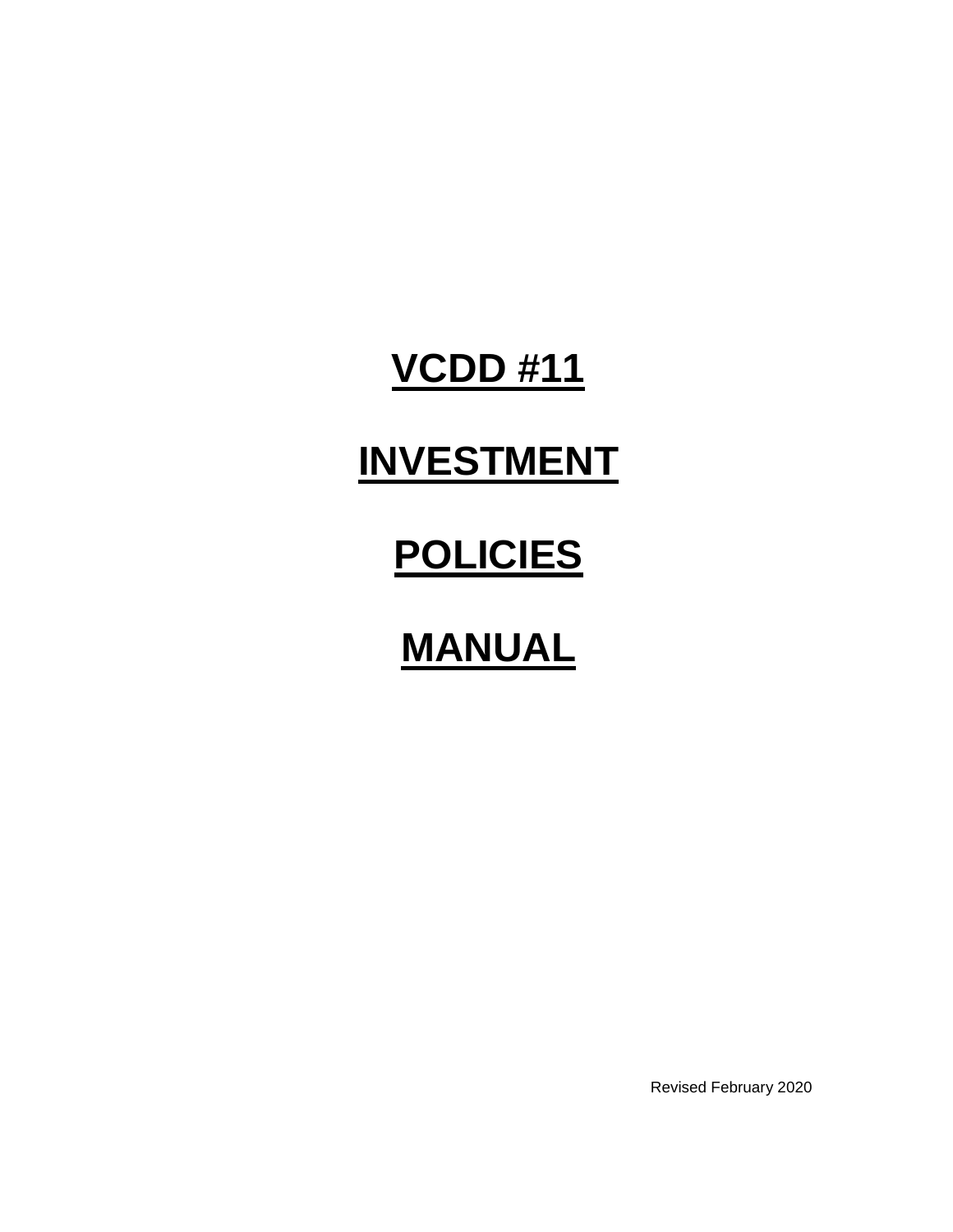#### **VCDD #11 INVESTMENT POLICIES**

The purpose of these investment guidelines is to formalize the framework for the District's daily investment activities to include scope, objectives, authority, standards of prudence, authorized institutions, investment type, collateralization and diversification as required by Section 218.415, Florida Statutes.

**1. SCOPE. –** The authority to manage the District's investment program is derived from the State of Florida Statutes. The District Manager or designee is the investment officer. The District Manager or designee shall establish investment procedures consistent with this policy, and a system of control to regulate the activities of subordinate officials and employees.

This policy is limited in its application to funds that are not immediately needed and are available for investment. This investment policy shall not apply to the long term multi-asset class portfolio, or funds related to the issuance of debt where there are other existing policies or indentures in effect for such funds.

These funds are accounted for in the District's annual financial audit and include:

- A. General Fund
- B. Capital Project Funds
- C. Debt Service Funds
- D. Enterprise Funds
- E. Special Revenue Funds
- F. Fiduciary Fund

This investment policy will be reviewed annually by the District board.

**2. INVESTMENT OBJECTIVES. –** The primary objectives, in order of priority, of all investment activities involving the financial assets of the District shall be the following:

A. Safety of capital: Safety and preservation of principal in the overall portfolio is the foremost investment objective. Investments shall be undertaken in a manner that seeks to ensure the preservation of capital in the overall portfolio. The objective will be to mitigate credit risk and interest rate risk.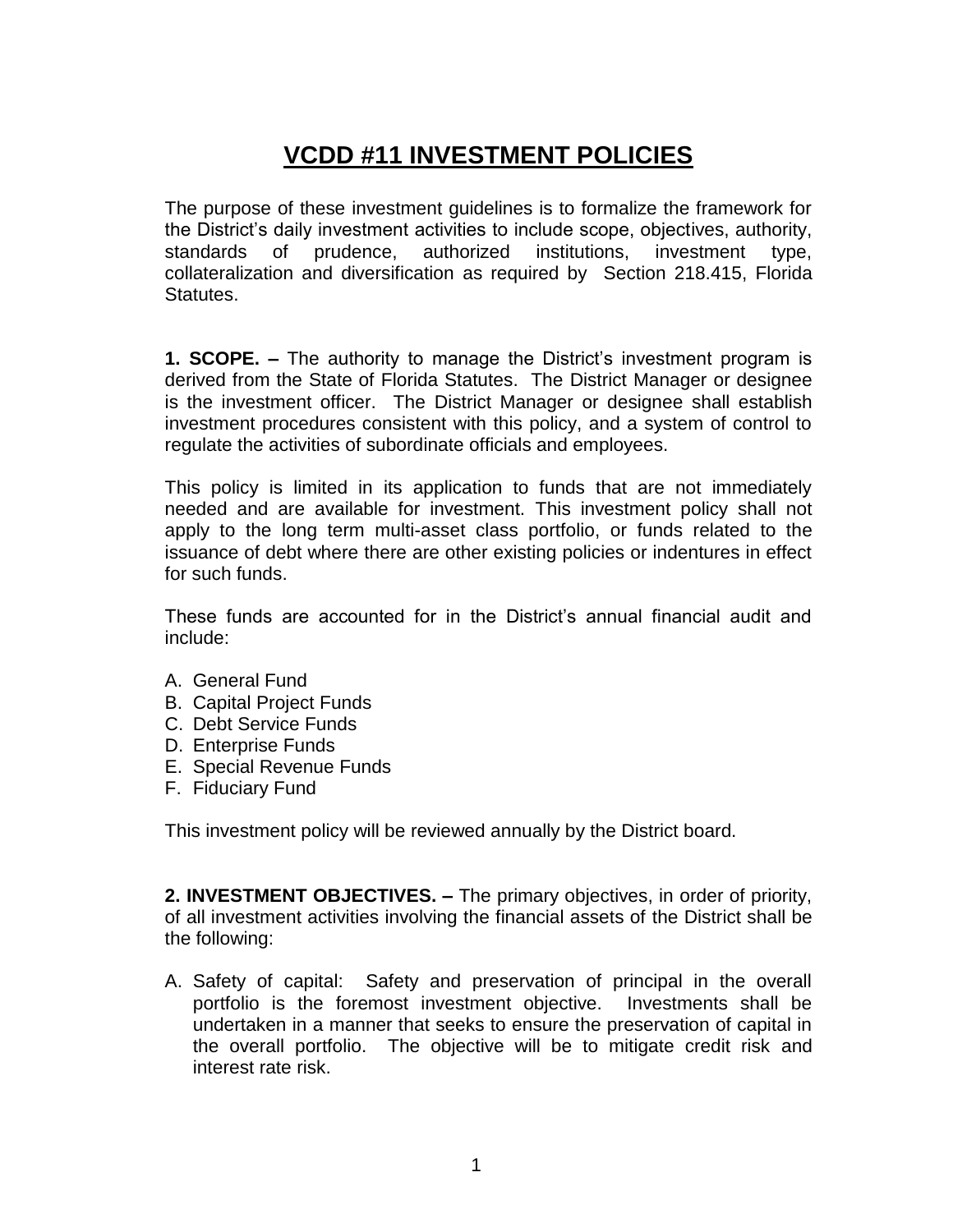- B. Liquidity of funds: Maintaining the necessary liquidity to match expected liabilities is the second investment objective.
- C. Investment income: Obtaining a reasonable return is the third investment objective.

**3. PERFORMANCE MEASUREMENT. –** The District Manager or designee will identify one or more benchmarks to monitor and evaluate the District's investments against.

- A. A money market investment vehicle with a weighted average maturity (WAM) of 60 days or less is benchmarked against the S&P AAA/AA Rated GIP All 30-Day Gross Index.
- B. A fixed income investment vehicle that follows an enhanced cash strategy is benchmarked to the Merrill Lynch 1 Year U.S. Treasury Index.
- C. A fixed income investment vehicle that follows a 1-3 year strategy will be benchmarked against the Merrill Lynch 1-3 Year Government Index.
- D. A fixed income investment vehicle that follows a 1-5 year strategy is benchmarked against the Merrill Lynch 1-5 Year U.S. Treasury Index. Such funds shall not exceed 15% of the total portfolio.
- E. In order to calculate the overall return for the District's various investment portfolios, there will be a dollar weighted calculation for both the portfolio and the benchmark.

The District Manager or designee shall discuss with the Investment Advisory Committee proposed benchmarks for new investments. These benchmarks will be approved by the District Board of Supervisors.

**4. PRUDENCE AND ETHICAL STANDARDS. –** Investment officers for the District, when investing or depositing public funds, shall exercise the care, skill, prudence and diligence under the circumstances then prevailing that a person acting in a like capacity and familiar with such matters would use to attain the objectives listed above (the "prudent person" standard). This standard requires that when making investment decisions, the investment officer shall consider the role that the investment or deposit plays within the portfolio of assets of the District and the investment objectives listed above, and shall be applied in the context of managing the overall investment portfolio.

Employees involved in the investment process shall refrain from personal business activity that could conflict with proper execution of the investment program, or which could impair their ability to make impartial investment decisions. Also, employees involved in the investment process shall disclose to the Board any material financial interests (as defined in the Form 1 disclosure filed annually with the State of Florida) in financial institutions that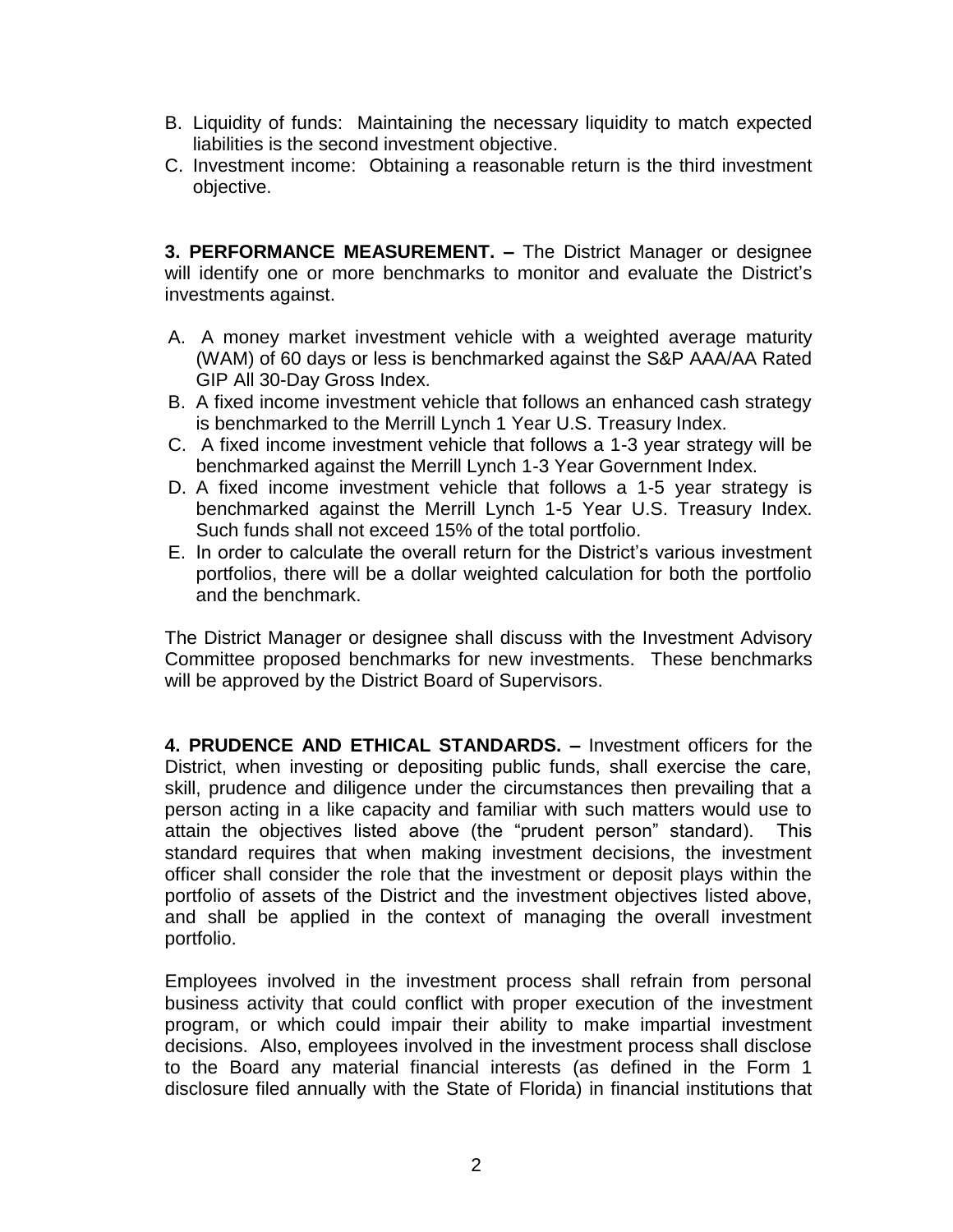conduct business with the board, and they shall further disclose any material financial/investment positions that could be related to the performance of the Board's portfolio.

**5. LISTING OF AUTHORIZED INVESTMENTS –** Following is a list of authorized investments:

- A. Local Government Surplus Funds Trust Fund or any intergovernmental investment pool authorized pursuant to the Florida Inter-local Cooperation Act as provided in Section 163.01, Florida Statutes.
- B. Securities and Exchange Commission registered money market funds with the highest credit quality rating from a nationally recognized rating agency.
- C. Interest-bearing time deposits or savings accounts in Qualified Public Depositories (QPD) as defined in Section 280.02, Florida Statutes.
- D. Direct obligations of the United States Treasury.
- E. Direct obligations of federal agencies and instrumentalities.
- F. Repurchase agreements with financial institutions approved as public depositors, provided that the underlying collateral consist of obligations of the United States Government, its agencies and instrumentalities. The repurchase agreement shall be collateralized at 102 percent of the value of the District's investment.
- G. Fixed income mutual funds, provided such funds are registered under the Investment Company Act of 1940, and provided that it does not expose the District to undue risk and follows the objectives of safety, liquidity, and yield. Such funds must also have an average effective duration not greater than five (5) years.
- H. Fixed income exchange traded funds (ETFs).

**6. MATURITY AND LIQUIDITY REQUIREMENTS. –** To the extent possible, the District will attempt to match its investments with anticipated cash flow requirements. Unless matched to a specific cash flow, the District will not directly invest in securities .with a final maturity greater than 5.5 years from the time of purchase. Furthermore, the overall effective duration of the portfolio will not exceed 3 years.

**7. PORTFOLIO COMPOSITION. –** The District's guidelines for the composition of the portfolio will be determined by the need for safety, liquidity and investment income, in that order. An adequate amount of cash will be retained in a qualified public depository as defined in Section 280.02, Florida Statutes, to cover the day-to-day cash needs of the District. In an effort to safely provide a higher yield, a portion of any excess funds will be deposited in a Local Government Investment Pool as provided in paragraph 5A above, with overnight liquidity access, to cover any unexpected cash needs.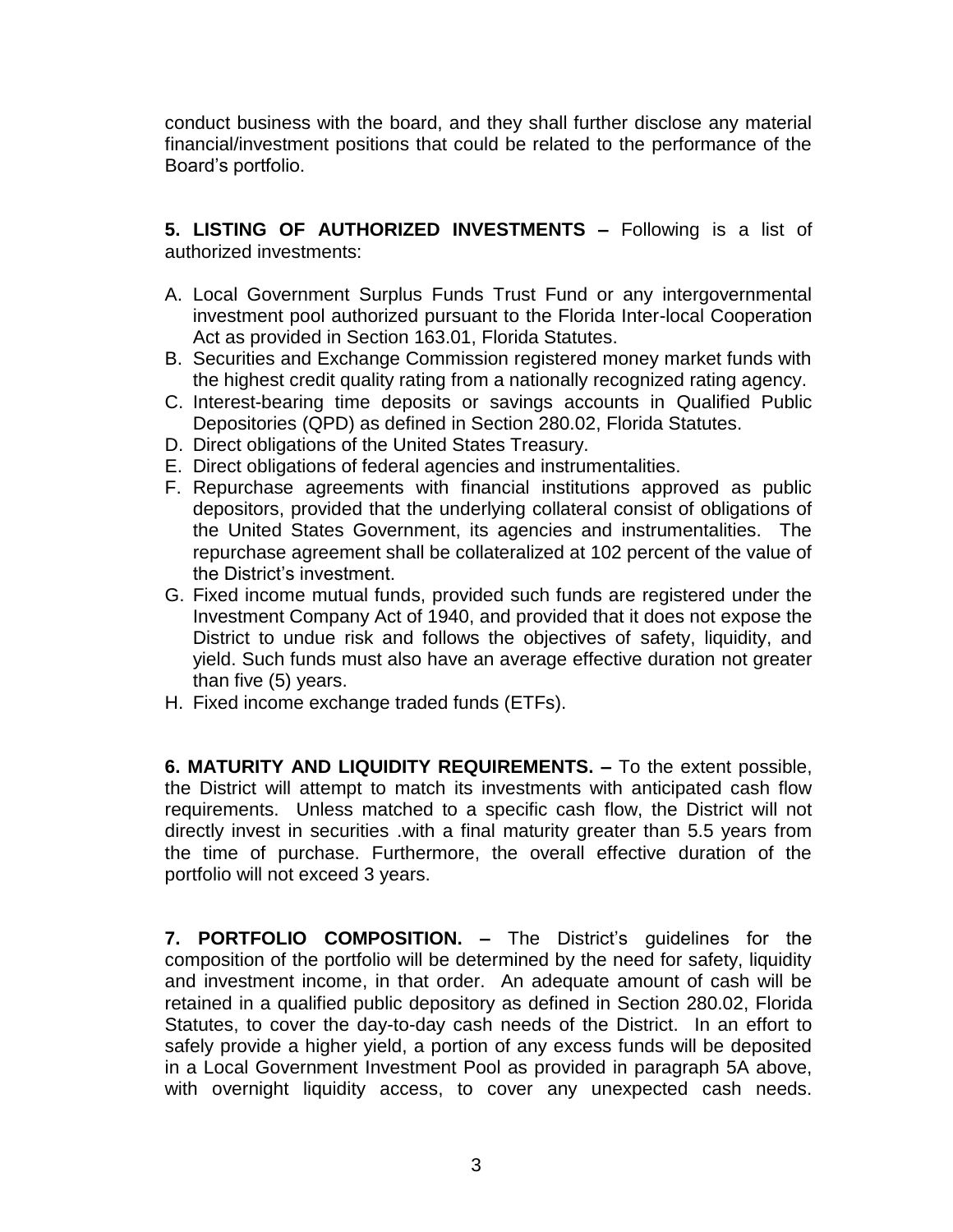Additional funds the District Manager or designee determines may be available for a longer period investment, typically providing a higher yield, but less liquidity, will be made as appropriate. The District Manager or designee will obtain advice from the Investment Advisory Committee on the District's investment strategy. New investment entities will be approved by the Board of Supervisors.

**8. RISK AND DIVERSIFICATION. –** It is the policy of the District to diversify its investment portfolio, if necessary to eliminate risk of loss and to balance the effect of interest rate changes affecting different types of securities. Investments may be diversified by:

- A. Limiting investments to avoid over-concentration in securities from a specific issuer or business sector;
- B. Limiting investments in securities with higher credit risks;
- C. Investing in securities with varying maturities; and
- D. Continuously investing a portion of the portfolio in readily available funds, such as a Local Government Investment Pool (LGIP), money market funds, or a Qualified Public Depository to ensure that appropriate liquidity is maintained to meet ongoing obligations.

**9. AUTHORIZED INVESTMENT INSTITUTIONS AND DEALERS. –** District Management shall recommend and the Board of Supervisors shall approve a list of financial institutions authorized to be public depositors and/or provide investment services.

**10. THIRD-PARTY CUSTODIAL AGREEMENTS. –** The District will seek to protect its interests in all securities purchased by the District via appropriate insurance coverage by broker/dealers or via the use of a third party custodian approved by the District Manager or designee and evidenced by safekeeping receipts.

**11. MASTER PURCHASE AGREEMENT. –** When dealing with repurchase agreement transactions, the District Manager or designee will require all approved institutions and dealers transacting repurchase agreements to execute and perform as stated in the Master Repurchase Agreement. All repurchase agreement transactions shall adhere to the requirements of the Master Repurchase Agreement.

**12. BID REQUIREMENT. –** When applicable, staff will determine the appropriate maturity date based on cash-flow needs and market conditions,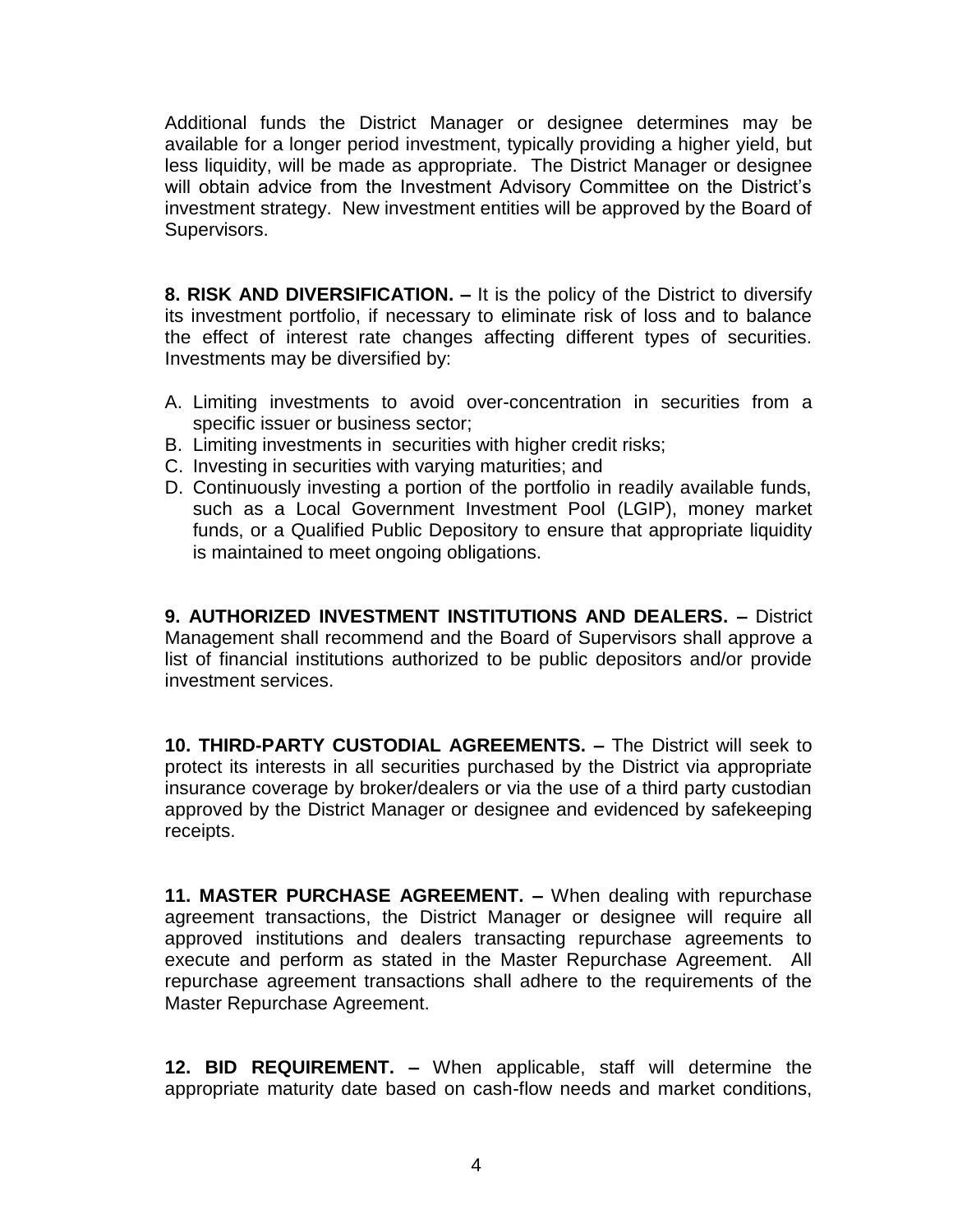analyze and select one or more optimal types of investment, and competitively bid the security in question when feasible and appropriate. Except as otherwise required by law, the bid deemed to best meet the investment objectives specified in subsection (2) must be selected.

**13. INTERNAL CONTROLS –** The District Manager or designee shall establish a system of internal controls, which shall be documented in writing. The controls shall be designed to prevent the loss of public funds arising from fraud, employee error, and misrepresentation by third parties, unanticipated changes in financial markets, or imprudent actions by employees and officers or District board members.

**14. CONTINUING EDUCATION. –** The District Manager or designee and appropriate Authorized Staff shall annually complete a minimum of eight (8) hours of continuing education in subjects or courses of study related to investment practices and products.

**15. REPORTING. –** The District Manager or designee shall submit a quarterly investment status report to the District's Board of Supervisors. The report shall summarize investment transactions that occurred during the reporting period, and shall discuss the current portfolio in terms of maturity, rates of return and other features.

**16. AUTHORIZED INVESTMENTS; WRITTEN INVESTMENT POLICIES. –** The investment of District funds shall be in accordance with Section 218.415, Florida Statutes, and as amended. Having adopted a written investment policy as provided in subsections  $(1) - (15)$ , the District may by resolution invest and reinvest any surplus public funds in their control or possession in the items as discussed in paragraph 5 above:

In addition, the District has further limited investments as follows:

A. Repurchase Agreements

District funds may be invested in repurchase agreements with financial institutions approved as public depositors, provided that the underlying collateral consist of obligations of the United States Government, its agencies and instrumentalities and the District takes delivery of the collateral either directly or through an authorized custodian. The District shall be informed of the specific collateral and investments in repurchase agreements shall be collateralized equal to at least 102% of the value of the District's investment.